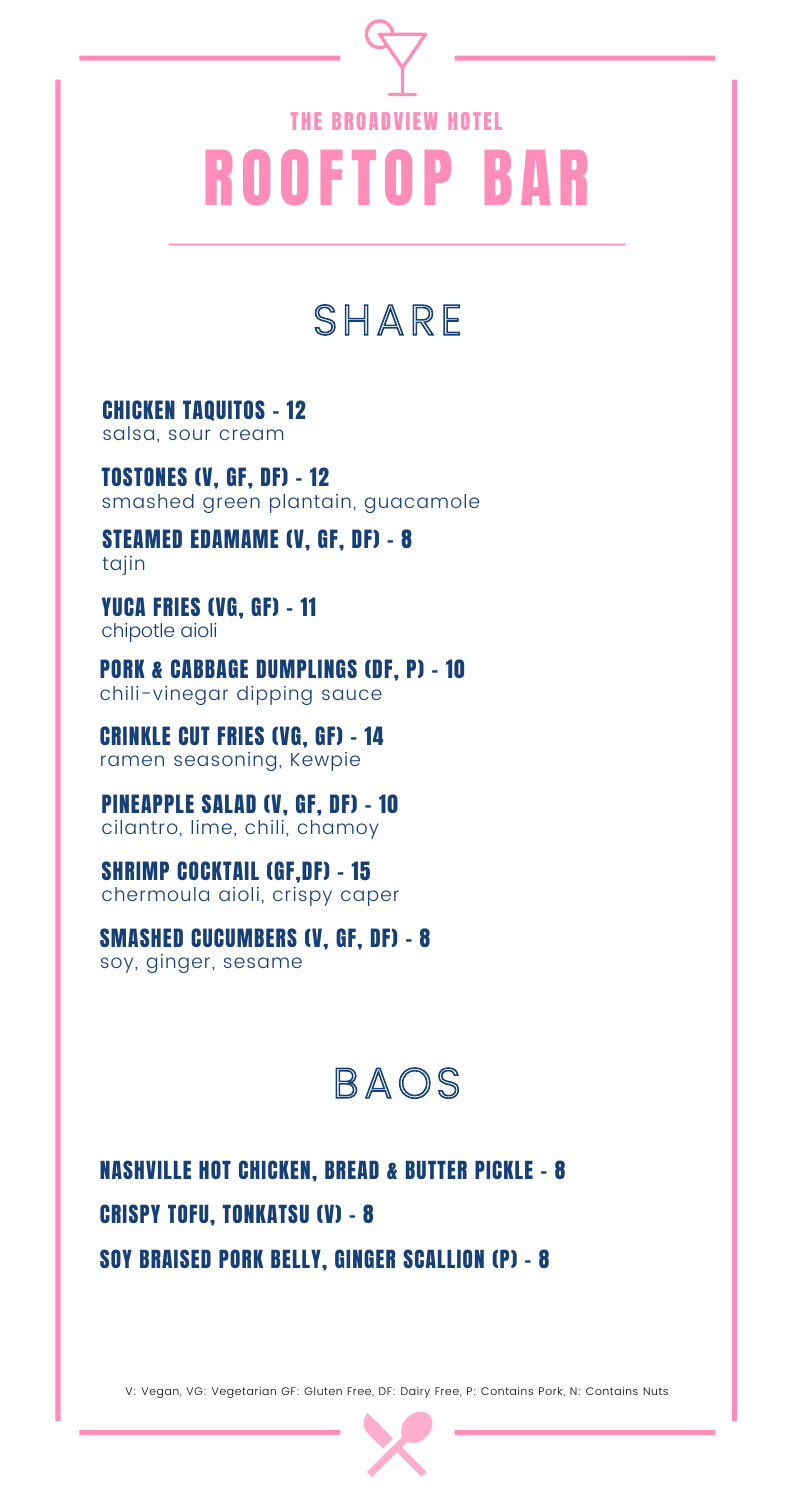# ROOFTOP BAR THE BROADVIEW HOTEL

# SMALL PLATES

#### CALAMARI (P) - 24

chorizo sofrito, lime, crema

GRILLED BEEF SHORT RIBS (DF) - 22 chimichurri

#### FISH TACOS (DF) - 16

cornmeal crusted haddock, red cabbage, radish, yuzu-wasabi aioli

#### CRISPY CHICKEN WINGS (GF, DF) - 17

adobo glaze

#### YELLOWFIN TUNA POKE (GF,DF) - 24

edamame, green onion, crispy shallot, taro chips

#### FRIED CAULIFLOWER (VG, GF) - 17

charred corn, cotija cheese, avocado, jalapeno, aji verde

# **LARGE PLATES**

#### GRILLED CHICKEN KALE & ROMAINE SALAD (GF) - 22

sweet corn, black bean pico, pepitas, avocado, cheddar, crispy tortilla, southwest ranch dressing

#### ROASTED SALMON RICE NOODLE SALAD (GF, DF, N) - 25

spring greens, edamame, cabbage, carrot slaw, Thai basil, spiced nuts, green onion, sweet chili dressing

#### BANH MI PLATTER (DF) - 30

lemon grass chicken breast, cilantro, pickles, mint, potato rolls, banh mi sauce

#### 8OZ FLANK STEAK "BULGOGI" (DF) - 35

kimchi, pickles, spicy gochujang sauce, lettuce wrap

#### PORK CARNITAS TACOS (P) - 30

salsa roja, roasted tomatillo salsa, lime crema, sliced avocado, tortillas

V: Vegan, VG: Vegetarian, GF: Gluten Free, DF: Dairy Free, P: Contains Pork, N: Contains Nuts,

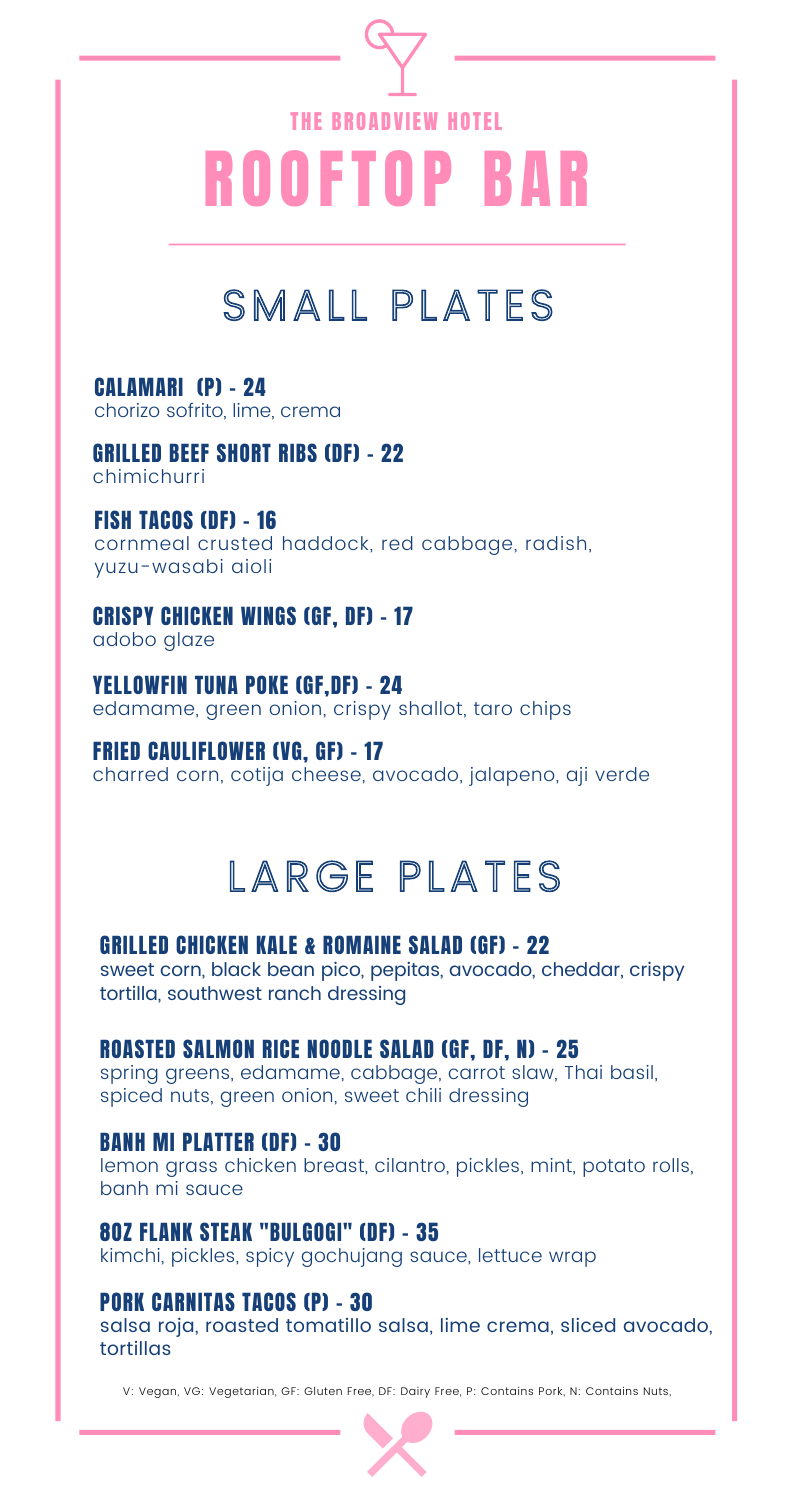# ROOFTOP BAR DRINK MENU THE BROADVIEW HOTEL

## COCK TAILS

DIRTY LITTLE SECRET - 17 Pisco, Lime, Herbal Syrup & Blackberries

LOVE ME NOT - 18 Ketel Vodka, Grapefruit Juice, Rose Syrup, Prosecco & a Splash of Soda

MADAME VIOLETTE - 19 Hayman's Dry Gin, Violette liquor, Blueberry Syrup, Fresh Lemon Juice & Egg Whites

TURN THE OTHER CHEEK -19 Bulleit Bourbon, Peach Juice, Honey & Ginger Syrup, Fresh Lemon Juice & Soda

MY THERAPIST SAID SO -20 Stolichnaya Vodka, Aperol, Pineapple Juice, Prosecco

MO-AI PUNCH - 21 Appleton's Rum, Malibu Rum, Fresh Orange Juice, Passion fruit Juice, & Lime Juice

SMOKE SHOW -21 Tromba Blanco Tequila, Chartreuse, Pineapple juice, Chipotle Syrup, Lime juice with a Spicy salt rim

### NOT ON TAP

Collective Arts - Nature of Things Cider - 9 Erdinger Weissbier Dunkel (500 ml) - 10 Black Lab Seasonal (500ml) - 10 Steam Whistle - 8 Heineken - 8 Corona - 8 No Boats on Sunday Cranberry Rose Cider - 9

## T A PS - <sup>10</sup> EACH

Collective Arts - Ransack The Universe IPA Eastbound Brewing - Rotating Tap Eastbound Brewing - Jilly's Blonde Radical Roads Brewing - Yuzu Pale Ale Left Field Brewery - ICE COLD BEER Ontario ale Bellwoods - Jelly King sour (Flavour rotating) Kronenbourg 1664 Kronenbourg Blanc